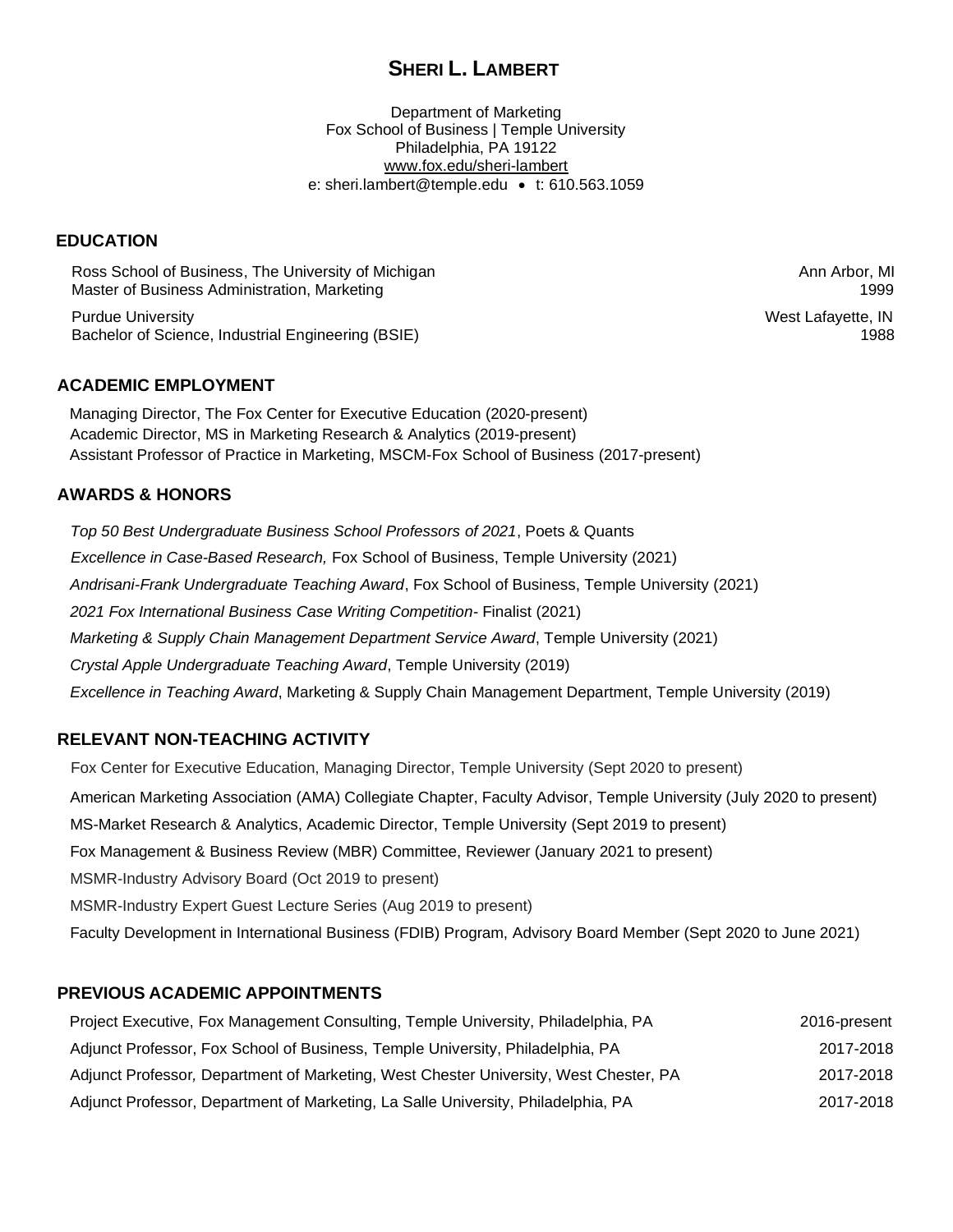#### **NON-ACADEMIC EMPLOYMENT**

| Consultant, Sports Poll, SSRS, Glen Mills, PA                                                      | 2020-present |
|----------------------------------------------------------------------------------------------------|--------------|
| Consultant, Institute for Business and Information Technology (IBIT), Philadelphia, PA             | Summer 2020  |
| Consultant, SSRS, Glen Mills, PA                                                                   | 2018-2020    |
| NA Board of Director / Chief Marketing Officer, Big Sofa Technologies, London, UK/Collegeville, PA | 2016-2018    |
| Managing Director US, Leger Marketing, Ft. Washington, PA                                          | 2014-2016    |
| Executive Vice President and Global Director, Ipsos Travel & Leisure Group, Ipsos, New York, NY    | 2011-2014    |
| Global EVP & Managing Director, Synovate Travel & Leisure Sector (Ipsos), Plymouth Meeting, PA     | 2005-2011    |
| Managing Director, NA Transportation Sector, Kantar Group-Taylor Nelson Sofres (TNS), Horsham, PA  | 1998-2005    |
| President, TNS NFO Plog Research Company, Kantar Group, Horsham, PA                                | 1998-2000    |
| Vice President, Automotive Division, Chilton Research Services, Radnor, PA                         | 1995-1998    |
| Managing Partner, Ducker Research Company, Birmingham, MI                                          | 1989-1995    |
| Industrial Engineer, General Motors Corporation, Detroit, MI                                       | 1988-1989    |

# **TEACHING ACTIVITY**

| Fox School of Business, Temple University                                                 | 2017 to present |
|-------------------------------------------------------------------------------------------|-----------------|
| Consumer and Buyer Behavior (MKTG 5101, MKTG 3596)                                        |                 |
| Digital Innovation in Product Management and Branding (DIM-MKTG 5605)                     |                 |
| Fox Management Consulting Practicum (BA 5388-FMC Capstone) - Project Executive            |                 |
| Fox Without Borders (non-credit certificate for MBA students & Alumni)                    |                 |
| International Business (IB 2509-Global Immersion-Egypt (virtual) SP2021, Thailand SP2020) |                 |
| Marketing Management in the Enterprise (EMBA-MKTG 5801)                                   |                 |
| Market Strategy (MKTG 4501-Capstone Class)                                                |                 |
| <b>Fox School of Business Center for Executive Education</b>                              |                 |
| Digital Marketing                                                                         |                 |
| <b>West Chester University</b>                                                            | 2017-2018       |
| Marketing Research (MKT 360)                                                              |                 |
| Principles of Marketing (MKT 250)                                                         |                 |
| La Salle University                                                                       | 2017-2018       |
| Principles of Marketing (BUS 204)                                                         |                 |

#### **MENTORING AND ADVISING**

| Marketing Internship Advisor                                      | 2017-present |
|-------------------------------------------------------------------|--------------|
| TU-AMA Advisor                                                    | 2020-present |
| Individual/Independent Study Advisor (graduate and undergraduate) | 2019-2021    |
| MS-Market Research and Analytics Curriculum Coordinator           | 2020-present |

#### **RESEARCH INTERESTS**

Marketing Research Innovation & Research Methods; Consumer Buyer Behavior; Digital Innovation in Marketing; Emerging Markets Strategies; Managing Innovation Across Borders; Coping Mechanisms for Working Mothers

## **PUBLICATIONS**

Lambert, Sheri and Lavin, Amy (2021) *Higher Education: Brand Differentiation through Engagement in Challenging Times*, Journal of Education Advancement and Marketing, Summer 2021, Vol 6, No 1, 1-11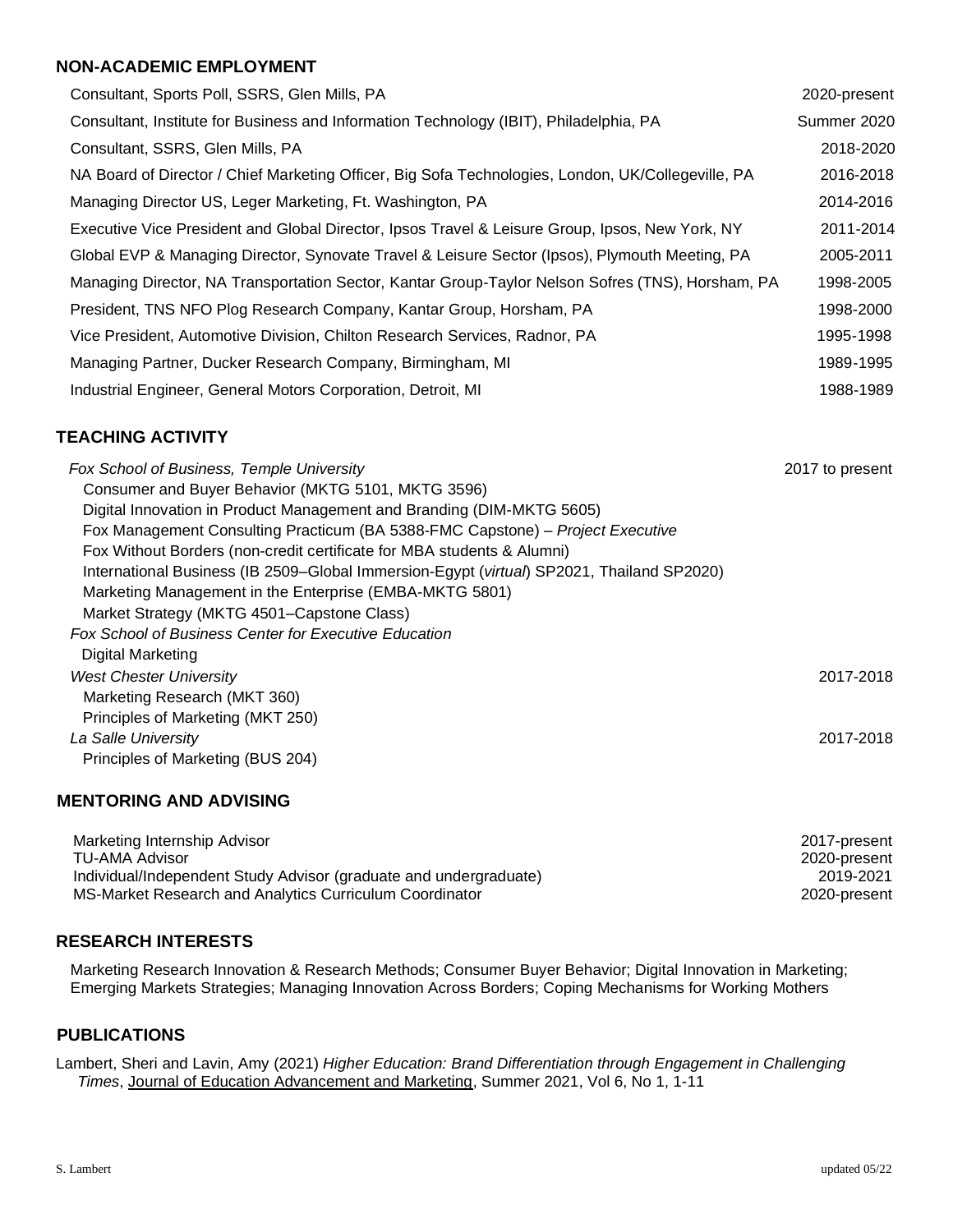- Reavey, Brooke and Lambert, Sheri. (2021) *A Predictable Result: Polls Were Wrong (Again), Now What?* Quirk's Marketing Research Review, March/April 2021, Vol 35, No 2, 64-64
- Peterson M., Lambert S.L. (2015) *Thinking Straight about Generational Marketing: Lessons from Analyzing US Consumers' Vacationing*. In: Spotts H. (eds) Assessing the Different Roles of Marketing Theory and Practice in the Jaws of Economic Uncertainty. Developments in Marketing Science: Proceedings of the Academy of Marketing Science. Springer, Cham. https://doi.org/10.1007/978-3-319-11845-1\_81
- Peterson, Mark and Lambert, Sheri L**.** (2003) *A Demographic Perspective on US Consumers' Out-of-Town Vacation Usage and Satisfaction with Commercial Lodging Services while on Vacation*, Journal of Travel Research, Nov 2003, Vol 42, No 2, 116-124

**PUBLICATIONS – CASE WRITING & TEACHING MATERIALS** (Teaching Notes are indicated by the abbreviation TN)

Lambert, Sheri (2022) *Strategic Management at AcademyOne: Growth toward an Exit Strategy.* Ivey ID: W26705, TN (W26706), Data Supplement (W26708). London, Canada: Ivey Publishing. May 2, 2022 *Keywords: valuation, strategy management, sales development, sales strategy, entrepreneurship, EduTech*

- Lambert, Sheri and Brooke Reavey (2022) *J.Crew: Are Americans Ready to Dress Down?* Ivey ID: W27129, TN (W27130), Data Supplement (W27131). London, Canada: Ivey Publishing. April 25, 2022 *Keywords: marketing, consumer insights, market research, category expansion, retail apparel, athleisure*
- Paris, Dennis, Lambert, Sheri and Sundstrom-Fitzgerald, Jennifer (2022) *L'Abode Accommodations Down Under: Agile*  Leadership Navigates Pandemic Threat To Business Survival.\* Ivey ID: W26692, TN (W26693), Data Supplement (W26694). London, Canada: Ivey Publishing. March 18, 2022

*Keywords: agile leadership, crisis decision making, property sharing model, international, female founder* \*2021 Fox International Business Case Writing Competition- Finalist

- Lambert, Sheri and Sara Honovich (2022) *Breastcancer.org: Fundraising Challenges of a Social Enterprise in a Crowded Market*. Ivey ID: W25827, TN (W25828). London, Canada: Ivey Publishing. February 15, 2022 *Keywords: social impact, nonprofit management, website monetization, breast cancer, online community, fundraising*
- Lambert, Sheri, Wattal, Sunil & Miller, Jerry (2022*) Carcierge: An Innovative Alternative to Car Sales.* Ivey ID: W25147, TN (W25148). London, Canada: Ivey Publishing. February 9, 2022 *Keywords: purchase decision process, branding, innovation, sales strategy, automotive retailing*
- Lambert, Sheri (2021) *Ford Resource & Engagement Center: Recovery through the Power of Networks.* Ivey ID: W25549, TN (W25550). London, Canada: Ivey Publishing. December 22, 2021  *Keywords: nonprofit management, NGOs, social impact, community center, international, crisis decision making*
- Lambert, Sheri and Marilyn Anthony (2021) *Swoon: Mixing up the Perfect Marketing Cocktail.* Ivey ID: W25613, TN (W25614). London, Canada: Ivey Publishing. December 13, 2021 *Keywords: DTC, branding, positioning, product extensions, marketing strategy, RTD beverages, female entrepreneurs*
- Lambert, Sheri and Sara Honovich (2021) *Environmental Disruptions Affecting Crayola's Back-to-School Strategy*. Ivey ID: 9B21A014, TN (8B21A014). London, Canada: Ivey Publishing. May 7, 2021 *Keywords: branding, omnichannel transformation, BOPIS, positioning, marketing strategy, environmental disruptions*
- Lambert, Sheri, Lavin, A., & Paris, D. (2021) *L'Oréal USA: Digitally Optimizing Consumer Insights.* Ivey ID: 9B21A012, TN (8B21A012). London, Canada: Ivey Publishing. April 15, 2021 *Keywords: digital-first strategy, consumer insights, marketing research, influencer marketing, brand management*
- Hill, TL, Lambert, Sheri, Ready, K. (2021) *APY Art Centre Collective: Taking Indigenous Art to the City.* Ivey ID: 9B21M019, TN (8B21M019). London, Canada: Ivey Publishing. March 4, 2021 *Keywords: social impact, social entrepreneurship, digital marketing, growth strategies, indigenous peoples*
- Paris, D., Wilcox, J., Lavin, A., & Lambert, S. (2019) *Opera Philadelphia: Segmentation Strategies for Changing Markets.*  Ivey ID: 9B19A039, TN (8B19A039), Data Supplement (7B19A039). London, Canada: Ivey Publishing. August 16, 2019 *Keywords: segmentation, targeting and positioning (STP), growth strategies, data-driven decision making, marketing*

# **BOOK CHAPTERS**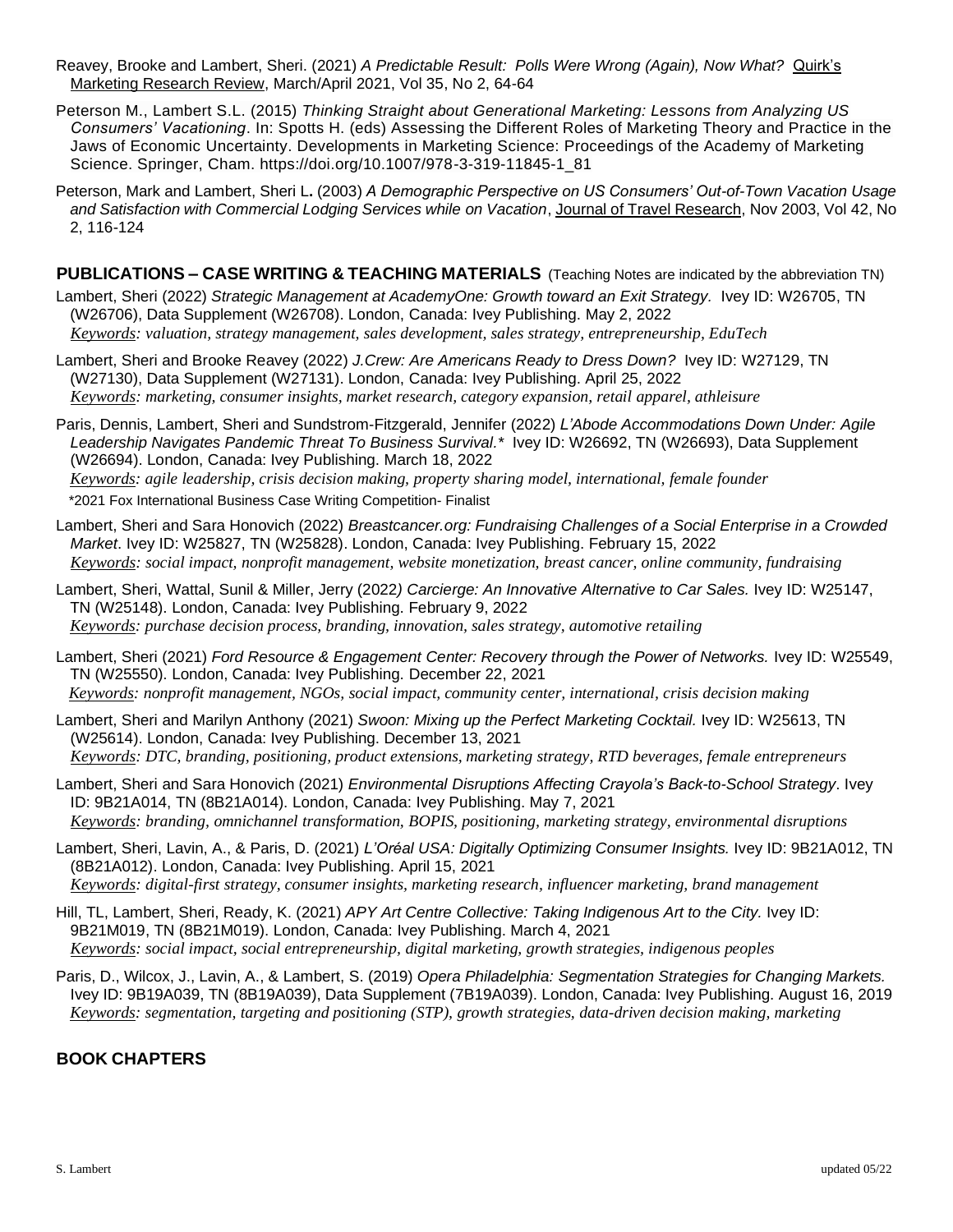Peterson, Mark and Sheri L. Lambert, *Thinking Straight about Generational Marketing: Lessons from Analyzing US Consumers' Vacationing.* In Spotts, Harlan E. (Ed), Assessing the Different Roles of Marketing Theory and Practice in the Jaws of Economic Uncertainty, Springer Cham Publishing, 237, (2015)

# **SELECTED WORK IN PROGRESS**

*The Engaged Online Learner: A Framework for Integration of Content and Students in the Delivery of Two Courses (target submission:* Journal of Education Advancement and Marketing), with Amy Lavin and Munir Mandviwalla

*Incorporating Data Privacy into the Marketing Research Curriculum*, (target submission: *Journal of Marketing Education*) data collected, manuscript in preparation for submission with Brooke Reavey

*The New Face of Market Research: DIY Market Researchers*, (target submission: *Journal of Business Research*) data collection in progress, with Brooke Reavey

*If Free Time Equals Happiness, Can Free Time While Waiting in Line Be Happy Time?: A Cross-Cultural Comparison*, with Misty Blessley

#### **JOURNAL AND CASE REVIEWING**

Reviewer for *Fox Management & Business Review (MBR).* Peer review of abstracts, articles and nanopublications on topics related to Marketing. (January 2021 to present*)*

Reviewer for *2021 Fox International Business Case Writing Competition*, Translational Research Center at the Fox School Business. Sponsored by Ivey Publishing, Temple Center for International Business Education and Research (CIBER) and Innovation & Entrepreneurship Institute. (October 2021)

Reviewer for case submissions for *North American Case Research Association* (NACRA) annual conference. (2020, 2021)

#### **PRESENTATIONS AND PANEL DISCUSSIONS**

*How the Latest DIY Trends are Redefining our Work*, Insights Association Annual Conference (Philadelphia, PA), with Brooke Reavey, April 2022

Panelist, *Breastcancer.org: Fundraising Challenges of a Social Enterprise in a Crowded Market*, NACRA 2021 Annual Conference, Case Presented, Social Impact and Sustainability Track (Online), with Sara Honovich, October 2021

Panelist, *FREC: Recovery Through the Power of Networks*, NACRA 2021 Annual Conference, Case Presented, Social Impact and Sustainability Track (Online), October 2021

*The New Modern Marketing Researcher: The DIY Platform User*, American Marketing Association (AMA), Training Workshop (Webinar) June 4, 2021 [with 400 in attendance]

Panelist, *APY Indigenous Art Centre Collective Case on Digital Marketing Strategy and the Ecosystem*, Manuscript ID NACRA-100-2020, NACRA 2020 Annual Conference, Case Presented, Social Impact and Sustainability Track (Online), with TL Hill and K. Ready, October 2020

Panelist, *Small Business–Obstacles & Pitfalls Facing Brick and Mortars*, Temple University SBDC | Fox School of Business, with East Passyunk Business Improvement District, Panel Discussion (Philadelphia, PA), October 2019

Panelist, *2020 Vision-Seeing the Future of Video More Clearly*, Philadelphia Interactive Marketing Association (PhIMA), Panel Discussion (Philadelphia, PA), May 2019

*Seeing is Believing-When Technology Makes Meaning Out of Actions.* MRMW North America-The Conference for Marketing Research. The Rise of Digital Disruption (Chicago, IL), April 2017

Incorporating Innovative Methodological Techniques, Coupled with Best Practices, for Research Around the Globe.  $69<sup>th</sup>$ WIN/Gallup International Annual Conference (Marrakech, Morocco), May 2016

Conference Paper, Peterson, Mark and Sheri L Lambert, *Thinking Straight about Generational Marketing: Lessons from Analyzing US Consumers" Vacationing*, Proceedings of the Academy of Marketing Science. Springer, Cham. [https://doi.org/10.1007/978-3-319-11845-1\\_81,](https://doi.org/10.1007/978-3-319-11845-1_81) (Indianapolis, IN), October 2014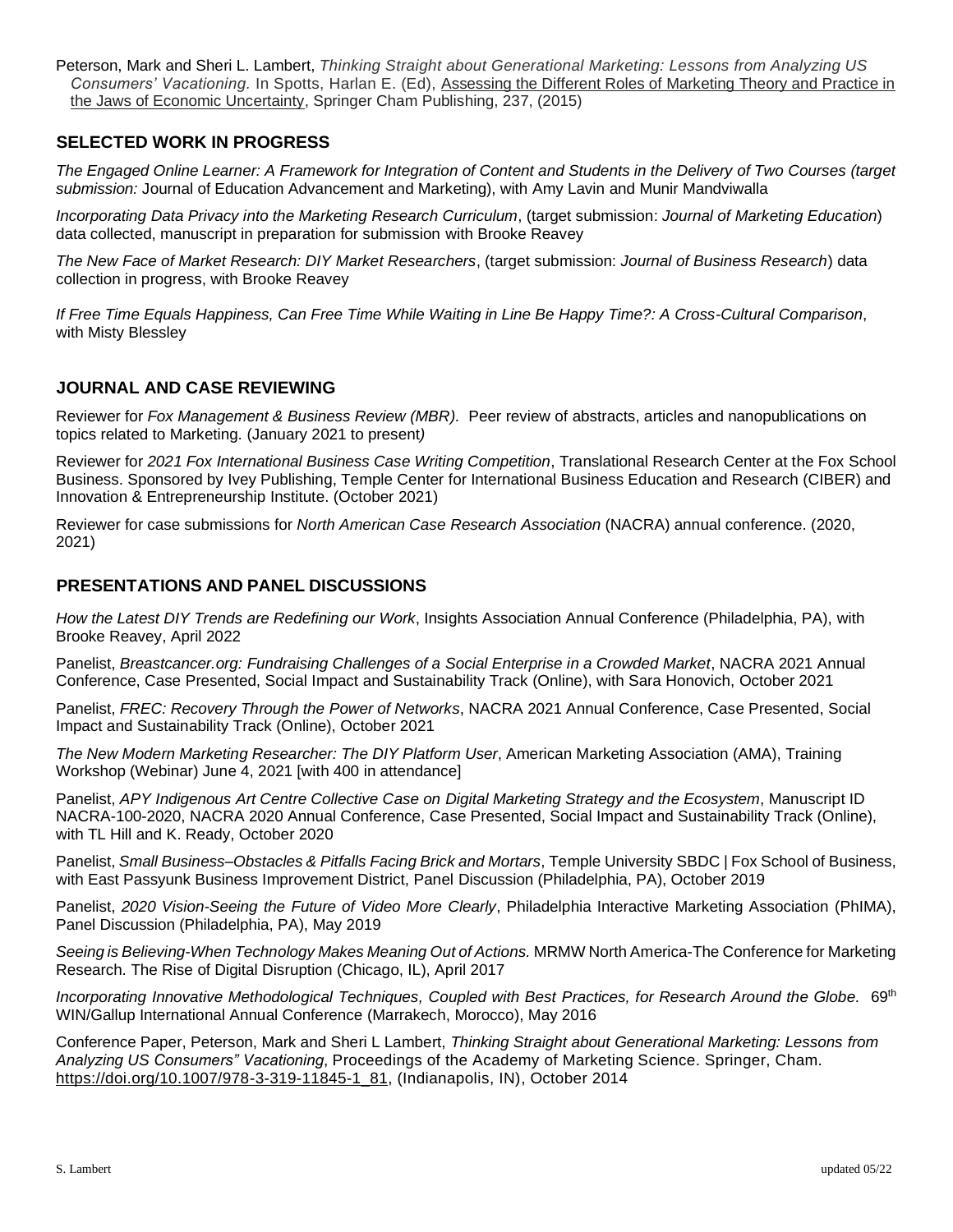*5 Top Practices to Improve Loyalty in Travel, Hospitality and Retail.* Discover Insights in Big Customer Data, VoC Fusion Conference (Las Vegas, NV), May 2013

*Auditing Business Through Improved Processes*, and *Using Research for Better Results*. United Parcel Service (UPS) Global Meeting & Vendor Conference (Atlanta, GA), April 2010

### **INVITED TALKS, EDITORIAL AND MEDIA MENTIONS**

- Interviewed by **The Philadelphia Inquirer**, Christian Hetrick, staff writer, about rebranding*, RCN, the Princeton-based TV and internet provider is rebranding itself as Astound* (January 25, 2022)
- Interviewed by **The Philadelphia Inquirer**, Bob Fernandez, reporter, about the discount retailer market, *Forman Mills' Former Owner is Opening a New Deep-discount Store* (December 17, 2021)
- Interviewed by **The Philadelphia Inquirer**, Bob Fernandez, reporter, about the rise of streetwear in fashion trends*, A Philly Teen followed his Fashion Dreams and Launched a Clothing Line with More than a Million in Sales* (December 10, 2021)
- *Black Friday 2021: Walmart, Best Buy, Target, Amazon offer deals, sales for Holiday Shopping*, California News Times (November 19, 2021)
- **NBC10-Philadelphia**, on-camera interview with Tracy Davidson, *Retailers and the 2021 Holiday Season* (November 16, 2021)
- Morning Rush, **Newsy**, on-camera live interview with Veronica de la Cruz, *Pre-Black Friday Deals in Full Swing*  (November 12, 2021)
- *Black Friday could get messy this year: Here's what retail experts say to expect,* MarketWatch, Courtney Jespersen (November 4, 2021)
- *Millennial Money: Experts expect 5 things this Black Friday*, **The Washington Post**, Courtney Jespersen (October 19, 2021)
- Interviewed by NerdWallet, Courtney Jespersen, about Black Friday 2021, AP Newswire, *Millennial Money: Experts expect 5 things this Black Friday*, (October 19, 2021)
- Interviewed by **The Philadelphia Inquirer,** Kevin Riordan, Columnist of 'The Upside,' about nostalgia marketing, *Penfold, the storied British golf brand of James Bond fame, is Getting a New Wing from this Havertown Dad*, (in digital, October 11, 2021, and in print, October 18, 2021)
- *Faculty Face-Off: The Cost of the Educated Consumer*, with Subodha Kumar, **Fox Focus Magazine**, The Transformation Issue*,* in print and digital, pg 12-15 (Spring 2021)
- Interviewed by Fox Newsroom, Temple University, Josh Kelly, *No back seats in the virtual classroom: Building the brand of Online Learning* (Aug 25, 2021)
- *Back to the Classroom: Lessons from the Virtual World,* [Temple News](https://www.fox.temple.edu/posts/2021/07/back-to-the-classroom-lessons-from-the-virtual-world/) (July 21, 2021)
- Interviewed by **The Philadelphia Inquirer**, Christian Hetrick, staff writer, about pandemic fatigue and consumer spending, *Philly consumers' spending goes up as pandemic recedes,* (June 1, 2021)
- *Agile Leaders keep the conversation moving forward for future generations,* [Temple News](https://www.fox.temple.edu/posts/2021/03/agile-leaders-keep-the-conversation-moving-forward-for-future-generations/) (March 8, 2021)
- *New Fox case study details L'Oréal's decision to be 'In the Moment,'* [Temple News](https://www.fox.temple.edu/posts/2021/03/new-fox-case-study-details-loreals-decision-to-be-in-the-moment/?utm_medium=email&utm_campaign=Fox%20Brief%20March%205&utm_content=Fox%20Brief%20March%205+CID_e8b2d49129245813f0f4012d1d095dc6&utm_source=Campaign%20Monitor&utm_term=a%20new%20case%20study&https://www.fox.temple.edu/?utm_source=Campaign%20Monitor&utm_medium=Email&utm_campaign=FoxBrief) (March 3, 2021)
- *The Target Dress Challenge Sparks Conversation and Sales*, interviewed by **Forbes**, Marcia Layton Turner, Contributor, about viral marketing, (February 26, 2021)
- *Valentine's Spending in the Shadow of a Pandemic,* cited as an Industry Expert*,* **The WalletHub** (February 2, 2021)
- *Build Savings, Social Media Clout by Pinching Pennies in Frugal February,* interviewed by **KYW Radio**, Entercom, Kim Glovas, Anchor/Reporter, about Frugal February, print and on air, (February 1, 2021)
- *In the Middle of a Pandemic, A South Philly Couple Open an Eco-Friendly Store*, interviewed by the **Philadelphia Inquirer**, Katie Park, reporter, about Sustainable Consumerism (Dec. 17, 2020), print and digital, (Jan 4, 2021)
- *Immersed in Thailand in the time of COVID-19,* [Temple News](https://www.fox.temple.edu/posts/2020/12/immersed-in-thailand-in-the-time-of-covid-19/?utm_medium=email&utm_campaign=Fox%20Brief%20December%2018&utm_content=Fox%20Brief%20December%2018+CID_5262109eafde052a65d7aead94462a10&utm_source=Campaign%20Monitor&utm_term=traveled%20to%20Bangkok%20Thailand&https://www.fox.temple.edu/?utm_source=Campaign%20Monitor&utm_medium=Email&utm_campaign=FoxBrief) (Dec 15, 2020)

*Job Market Trends for Recent Grads,* [ZIPPIA-The Career Expert](https://www.zippia.com/marketing-consultant-jobs/trends/) (Dec 9, 2020)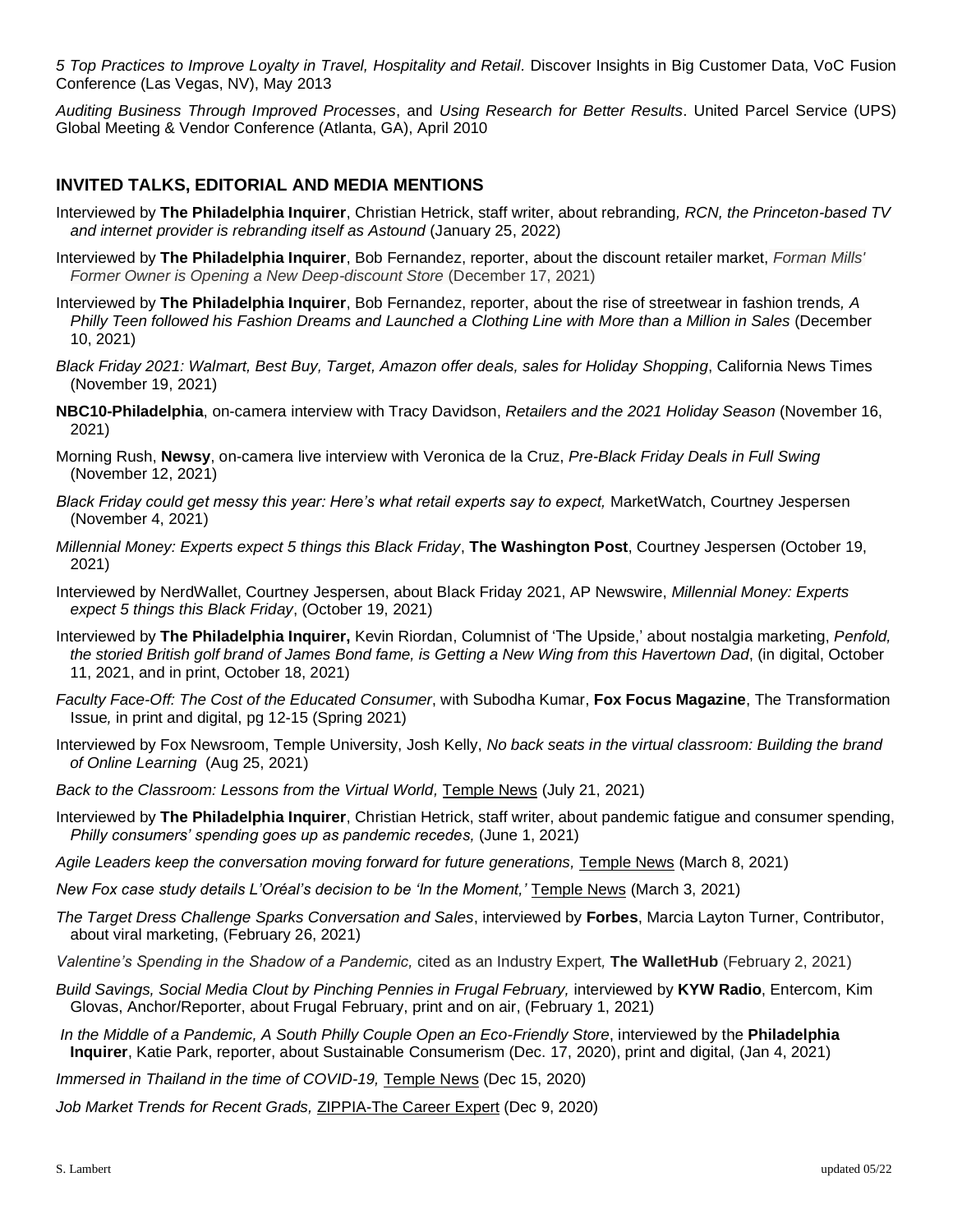- *This year, there won't be any of the 'off the list' impulse buys, or last-minute runs to the mall on Christmas Eve*, **The Mercury and The Daily Local**, MediaNews Group (Nov 26, 2020)
- *As the Holidays Approach, More Consumers Turn to Online Shopping*, interviewed by **KYW Radio**, Entercom, Kim Glovas, Anchor/Reporter, about the 2020 Holiday Shopping Season and Black Friday*,* print and on air, (Nov 20, 2020)
- Interviewed by Fox Newsroom, Temple University, Steve Orbanek, *Innovation is the Name of the Game' this Holiday Shopping Season* (Nov 19, 2020)
- [Podcast] *This Holiday Shopping Season Could be Make or Break for Businesses on the Edge*. InDepth Podcast with Matt Leon, **KYW News Radio**, (Nov 19, 2020)
- [Podcast] *Why we're likely saying 'goodbye' to Black Friday: How Consumers are putting Money where their Values are and what Businesses can do to Solve the Retail Industry's Challenges during a Global Pandemic*. Catalyst Podcast, Season 2, Ep 5 (Nov 2020)
- *Immersed in Thailand in the time of COVID-19,* Fox Focus Magazine, The Perspectives Issue, in print and digital (Fall 2020)
- *Engaging On-line Teaching Techniques,* Highlighted in the Professor Corner section of the Weekly Tips, Fox Online & Digital Learning Communications outreach (Oct 12 2020)
- *TRC Provides the Bridge Between Academics and Industry*, LinkedIn (July 4, 2020)
- *Fans, Empty Stadiums and Ghost Games: The Continued Impact of COVID19 on Sports*, LinkedIn (May 24, 2020)
- *COVID-19: Marketing in a Time of Crisis* (April 17, 2020), Temple University Center for International Business Education and Research Speaker Series, Video and LinkedIn, Ep 5 (May 2, 2020)
- *Educating the Next Pioneers of Market Research,* [Temple News](https://www.fox.temple.edu/posts/2020/07/educating-the-next-pioneers-of-market-research/) (July 2, 2020)
- *MSCM Launches Marketing Industry Speaker Series*, Nicole Stilianos, Temple News (April 30, 2019)

*Letter: Dear Sheri Lambert,* [Temple News](https://temple-news.com/letter-dear-sheri-lambert/) (May 7, 2019)

*MSCM Launches Marketing Industry Speaker Series,* [Temple News](https://www.fox.temple.edu/posts/2019/04/mscm-launches-speaker-series/) (Apr 20, 2019)

*Costa Concordia Still Making Waves,* [Travel Press](https://www.travelpress.com/costa-concordia-still-making-waves-ipsos/#.Xvf24hNKi8V) (Mar 1, 2012)

*Costa Cruises Accident May Cause Ripple Effect* (Mar 1, 2012)

*Global Survey 'Checks Out' Hotels,* [Ipsos News](https://www.travelpress.com/costa-concordia-still-making-waves-ipsos/#.Xvf24hNKi8V) (Apr 27, 2009)

*Plugged-in Hotels Seen Ringing in More Guests,* [Travel Breaking News](https://www.travelbreakingnews.net/2009/04/global-survey-checks-out-hotels/) (Apr 16, 2009)

*Summer Travel Preview: Where You'll Want to Go This Summer, NBC News, (May 1, 2006)* 

*Summer Travel Preview 2006,* Forbes, (Apr 7, 2006)

*Chinese Travelers are a Market Force to be Reckoned With,* [Business Wire](https://www.businesswire.com/news/home/20050929005101/en/Study-Shows-Chinese-Travelers-Market-Force-Reckoned) (Sep 29, 2005)

*Does Technology Change Americans' Travel Options?* [The Free Library](https://www.thefreelibrary.com/Does+Technology+Change+Americans%27+Travel+Options+For+Better+or+For...-a0135837646) (Sep 6, 2005)

### **ACADEMIC TALKS, HOSTED WEBINARS & WORKSHOPS**

*Who are DIY marketing researchers? A close look at the do-it-yourself marketing research segment and predominant trends within*, with Brooke Reavey, PhD., American Marketing Association (AMA) Marketing News, May 27, 2021, <https://www.ama.org/marketing-news/who-are-diy-marketing-researchers/>

ProfessionOWLS Mentor Workshops for the Temple University Alumni Association (March 26, 2021)

Top 5 Marketing Strategies to Implement during COVID, Fox PMBA, Industry Lunch & Learn Webinar (Oct 20, 2020)

Javeriana University, Bogotá, Colombia*, Marketing in Times of a Crisis* (Sept 30, 2020)

LaSalle University, *Marketing Research in Today's World* (Oct 2017)

Drexel University, *Effective Marketing Research: More than Numbers* (Apr 2017)

DeSales University, *Is any PR good PR? A Case in the Cruise Industry* (Apr 2014)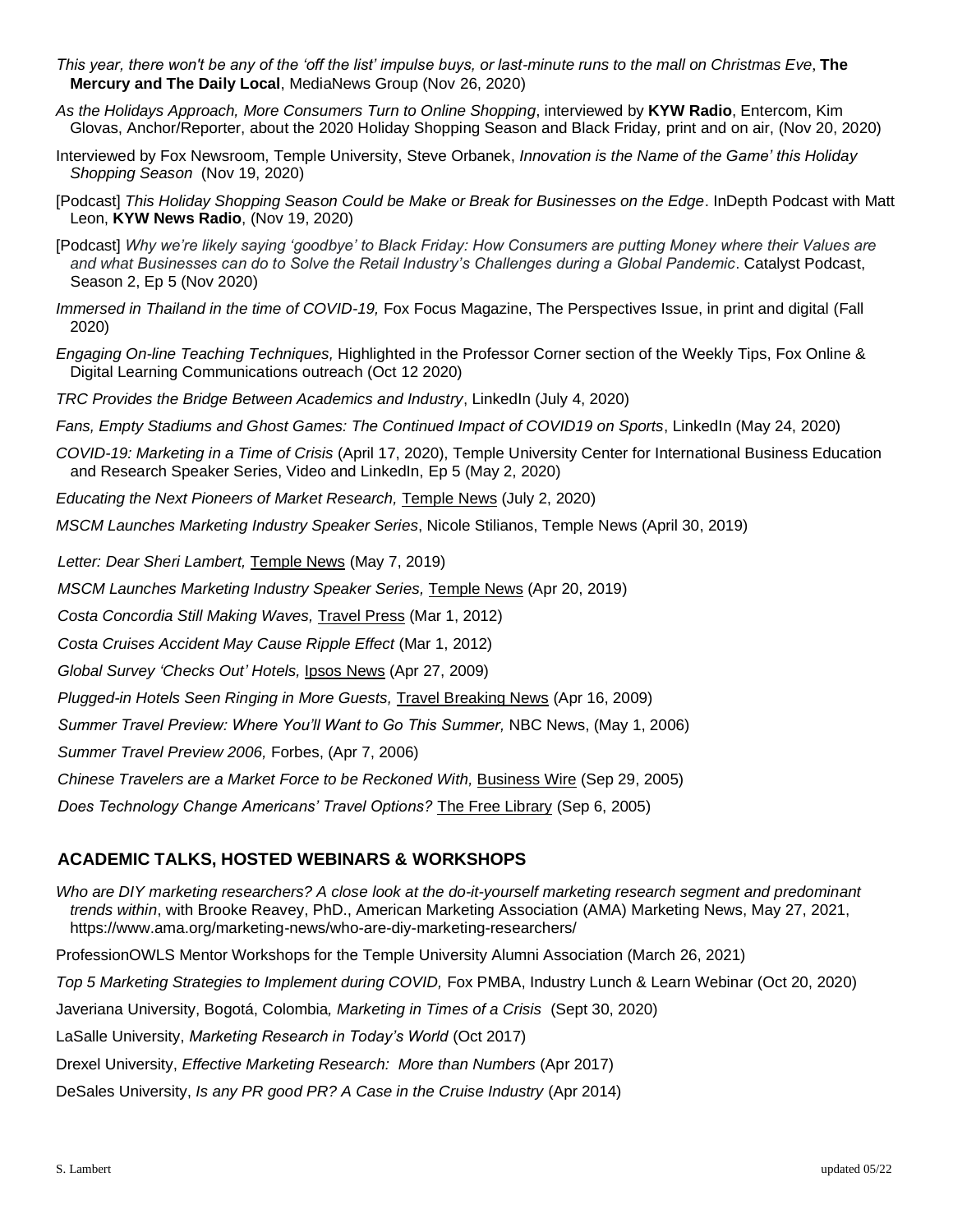# **FUNDS RAISED & GRANTS RECEIVED**

*Fox Executive Education Fees*. Took over management in September 2020. Stabilized relationships with clients and faculty. Helped to secure new contracts for \$250,000 for AY 2020-21 and \$500,000 for AY 2021-22.

### **EXECUTIVE EDUCATION AND PROFESSIONAL ACTIVITIES**

Association of National Advertisers (ANA) Educational Foundation's Visiting Professor Program, June 2021

Moderator, "Data, Ethics and the Future of Work in the Digital Global Economy," Fireside Chat Recordings with Industry Experts from Amazon, Vodafone, Palantir and RedArc, Faculty Development for International Business (FDIB) – Virtual Program, May/June 2021

Digital Marketing & Data Visualization Workshop for marketing executives, June 2021

Faculty Development for International Business (FDIB) research trip to Flinders University, Adelaide, Australia. July 2019

#### **OTHER SCHOLARLY, UNIVERSITY SERVICE & PROFESSIONAL ACTIVITIES**

| Lecturer, Fox Without Borders, Egypt & MENA virtual seminar, Fox Global Programs | <b>Fall 2021</b> |
|----------------------------------------------------------------------------------|------------------|
| Managing Director, Center for Fox Executive Education, Temple University         | 2020-present     |
| SPO Faculty Advisor, American Marketing Association (TU-AMA), Temple University  | 2020-present     |
| Lead Faculty, MSMR Industry Advisory Board, Temple University                    | 2019–present     |
| Committee Member, Faculty Engagement Committee                                   | 2019–present     |
| Academic Director, MS- Market Research & Insights                                | 2019–present     |
| Organizer, Industry Expert Series                                                | 2019–present     |
| Mentor, Annual AMA Collegiate Student Case Competition                           | 2018-present     |
| Evaluator/Judge, Annual Student Target Case Competition                          | 2018-present     |

### **RELEVANT CERTIFICATIONS, ENRICHMENT, TRAINING & DEVELOPMENT**

*Case Champion Badge,* Translational Research Center, Temple University, February 2022

*How to provide the most helpful conference review?,* NACRA 2021: Reviewer Workshop, North American Case Research Association (NACRA), June 2021

*Returning to Campus: Strategies for Success in a Hybrid World (Professional Development Week), Center for the* Advancement of Teaching, June 2021

*Setting Expectations,* Sales Training Workshop, Sales Evolution, June 2021

*Writing a Syllabus that Doesn't Stink,* Center for the Advancement of Teaching, Dec 2020

*Pedagogies of Care: Equity and Inclusion in Online Classes,* Center for the Advancement of Teaching, Sept 2020

*Asynchronous Online Teaching* Institute (AOTI), Center for the Advancement of Teaching, August 2020

*IRB Member-Basic Course (32 Modules),* July 2020

*CITI Practice Runs Training-Basic Course,* July 2020

*CITI Good Clinical Practice-Basic Course,* July 2020

*Faculty Enrichment Workshop-Understanding Motivation*, MS-DIM, Temple University, May 2020

*Teaching a Writing-Intensive Course: A Workshop for Temple Faculty*, Temple University, August 2019

*Global Immersion Faculty Workshop*, Temple University, August 2019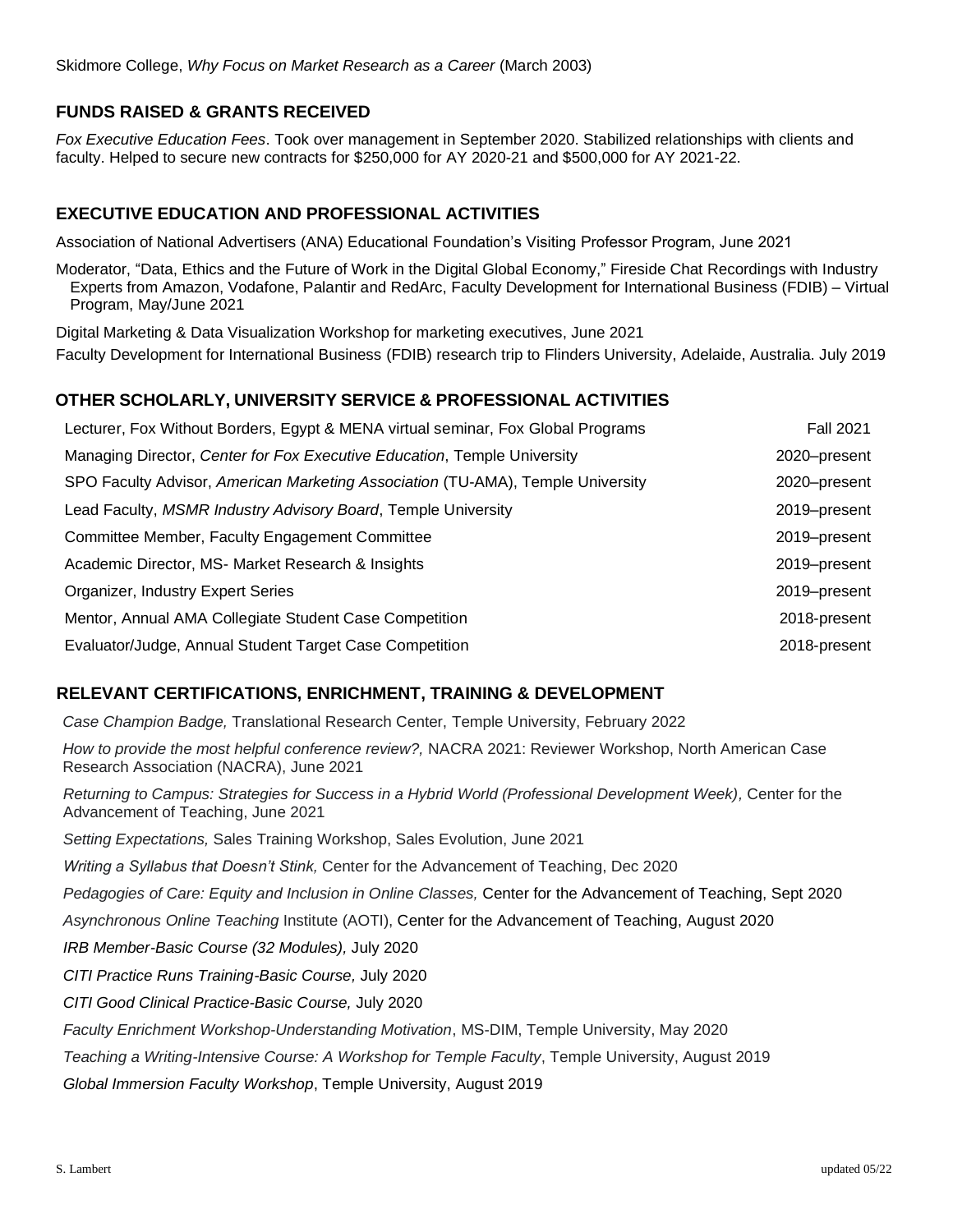Temple University CIBE-Faculty Development in International Business (FDIB), *Understanding the International Business Environment through Innovation in Australia,* Adelaide (Flinders University) & Sydney (Western Sydney University), Australia, July 2019

*17th Annual Faculty Conference on Teaching Excellence*, Center for the Advancement of Teaching, January 2019 *Case Writing Workshop*, IVEY Business School/Temple University, July 2018 *Fox Teaching Academy*, Temple University, SP2017 *Fox Online Teaching Certificate*, Temple University, SP2020, SP2017

# **OTHER ACTIVITIES AND BOARD APPOINTMENTS**

| Women in Business Education (WiBE), Member                                                                                                                                                                                                                                                                                           | 2021-present |
|--------------------------------------------------------------------------------------------------------------------------------------------------------------------------------------------------------------------------------------------------------------------------------------------------------------------------------------|--------------|
| Waynesborough Woods HOA Board, Corresponding Secretary                                                                                                                                                                                                                                                                               | 2020-present |
| The Union League of Philadelphia, Ambassador Committee                                                                                                                                                                                                                                                                               | 2018-present |
| <b>UNICEF</b> - Philadelphia Steering Committee                                                                                                                                                                                                                                                                                      | 2017-present |
| Philadelphia Charity Ball, Board Member                                                                                                                                                                                                                                                                                              | 2017-2020    |
| Women Corporate Directors, Member                                                                                                                                                                                                                                                                                                    | 2017-2019    |
| Big Sofa Technologies, US Board of Directors and Global PLC Board                                                                                                                                                                                                                                                                    | 2016-2018    |
| Breastcancer.org, Board of Directors & Board Member Emeritus                                                                                                                                                                                                                                                                         | 2008-2014    |
| Elite Companies Charitable Foundation, Board Member                                                                                                                                                                                                                                                                                  | 2010-2015    |
| TechFocus Research, Board of Directors                                                                                                                                                                                                                                                                                               | 2001-2003    |
| <b>EXPANDED NON-ACADEMIC WORK EXPERIENCE</b>                                                                                                                                                                                                                                                                                         |              |
| Big Sofa Technologies, Collegeville, PA / London, United Kingdom<br>Technology and consulting start-up firm based in the U.K. with IPO - Fall 2016                                                                                                                                                                                   | 2016-2018    |
| Chief Marketing Officer, North America<br>Member of NA Board of Directors and Global PLC Board                                                                                                                                                                                                                                       |              |
| Leger Marketing, Montreal, Canada / Ft. Washington, PA<br>Largest Canadian-owned polling, research and strategic marketing                                                                                                                                                                                                           | 2014-2016    |
| Managing Director, Leger US - Marketing & Consumer Insights<br>Member, Leger Executive Leadership Team                                                                                                                                                                                                                               |              |
| Ipsos, New York, NY / Paris, France<br>Second largest, survey-based market research firm in the world based in Paris. Publicly traded, with over<br>\$1billion in turnover, and coverage in 125 countries                                                                                                                            | 2005-2014    |
| Executive Vice President, Ipsos CX & Loyalty Group<br>Executive Vice President and Global Director, Ipsos Travel & Leisure Group<br>Executive Vice President, Travel & Leisure, Synovate<br>Synovate Executive Global Team                                                                                                           |              |
| (Synovate part of Ipsos acquisition, 2011)                                                                                                                                                                                                                                                                                           |              |
| Taylor Nelson Sofres (TNS), Kantar Group, Horsham, PA / London, United Kingdom<br>TNS, now part of Kantar, is one of the world's largest information companies and the world's largest custom<br>marketing research firm based in the UK and publicly traded, with a footprint in over a 100 countries and<br>annual revenue of \$2B | 1998-2005    |
|                                                                                                                                                                                                                                                                                                                                      |              |

*Managing Director*, North America Automotive, Transportation, Travel & Hospitality Sector *President* of *TNS NFO Plog Research Company Executive Director* of Joint Venture with ABC-ESPN (ESPN SportsPoll) *(Part of TNS Intersearch acquisition, 1998)*